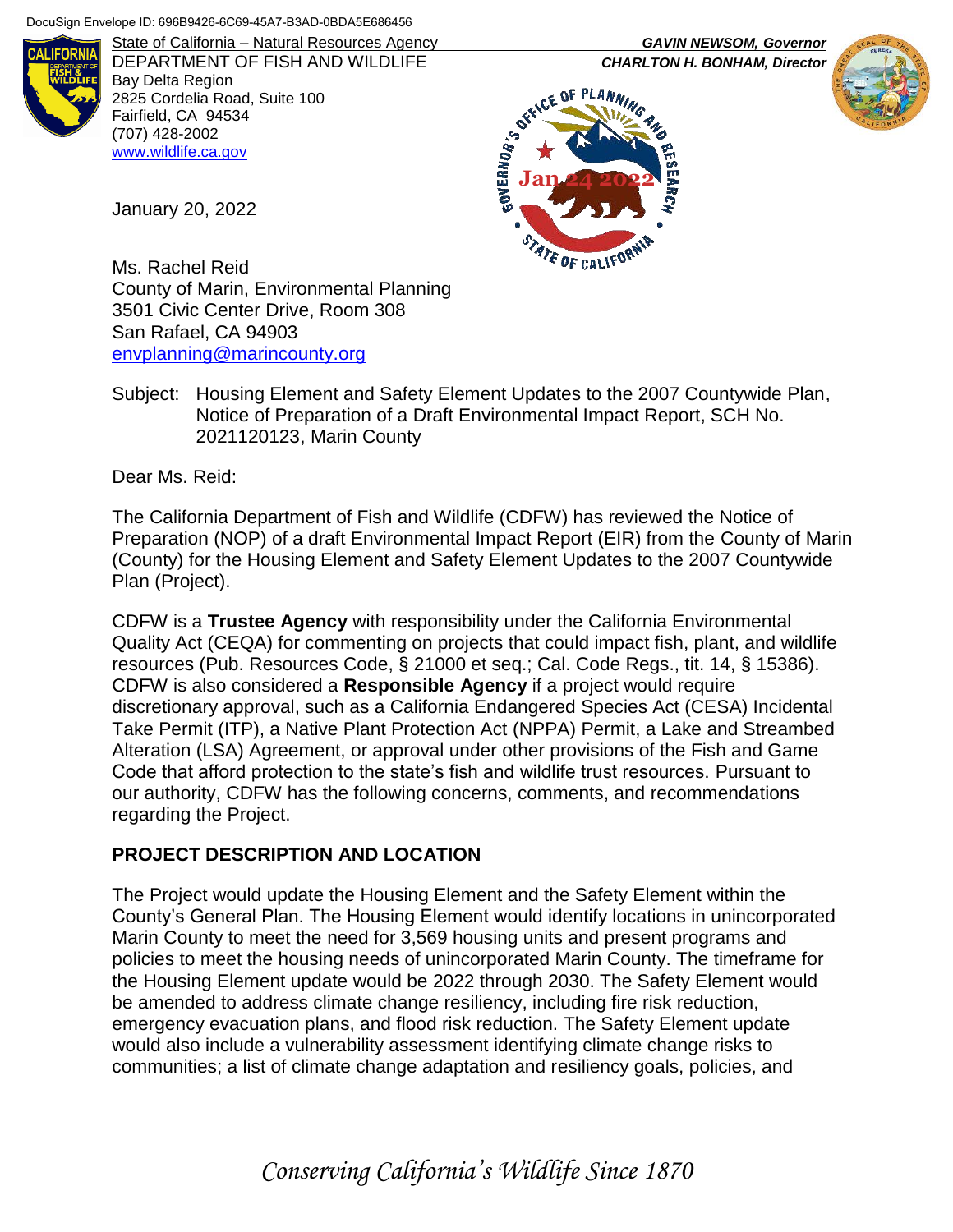Ms. Rachel Reid County of Marin January 20, 2022 Page 2 of 17

objectives; and potential implementation measures. The Project is located in unincorporated Marin County.

The CEQA Guidelines (Cal. Code Regs., tit. 14, § 15000 et seq.) require that the draft EIR incorporate a full project description, including reasonably foreseeable future phases of the Project, that contains sufficient information to evaluate and review the Project's environmental impact (CEQA Guidelines, §§ 15124 & 15378). Please include a complete description of the following Project components in the Project description, as applicable:

- Footprints of permanent Project features and temporarily impacted areas, such as staging areas, access routes, and high fire risk zones targeted for vegetation treatment or removal.
- Land use changes that would reduce open space or agricultural land uses and increase residential or other land use involving increased development.
- Area and plans for any proposed buildings/structures, ground disturbing activities, fencing, paving, stationary machinery, landscaping, vegetation treatment for fuel reduction, floodwalls or levees, and stormwater systems.
- Operational features of the Project, including level of anticipated human presence (describe seasonal or daily peaks in activity, if relevant), artificial lighting/light reflection, noise, traffic generation, and other features.
- Construction schedule, activities, equipment, and crew sizes.

Based on the broad scope of the Project, it appears that the draft EIR may be a program EIR (CEQA Guidelines, § 15168). In this case, while program EIRs have a necessarily broad scope, CDFW recommends providing as much information related to anticipated future activities as possible. CDFW recognizes that, pursuant to CEQA Guidelines section 15152, subdivision (c), if a Lead Agency is using the tiering process in connection with an EIR or large-scale planning approval, the development of detailed, site-specific information may not be feasible and can be deferred, in many instances, until such time as the Lead Agency prepares a future environmental document. This future environmental document would cover a project of a more limited geographical scale and is appropriate if the deferred information does not prevent adequate identification of significant effects of the planning approval at hand. The CEQA Guidelines section 15168, subdivision (c)(4) states, "Where the later activities involve site-specific operations, the agency should use a written checklist or similar device to document the evaluation of the site and the activity to determine whether the environmental effects of the operation were within the scope of the program EIR." Based on CEQA Guidelines section 15183.3 and associated *Appendix N Checklist*, and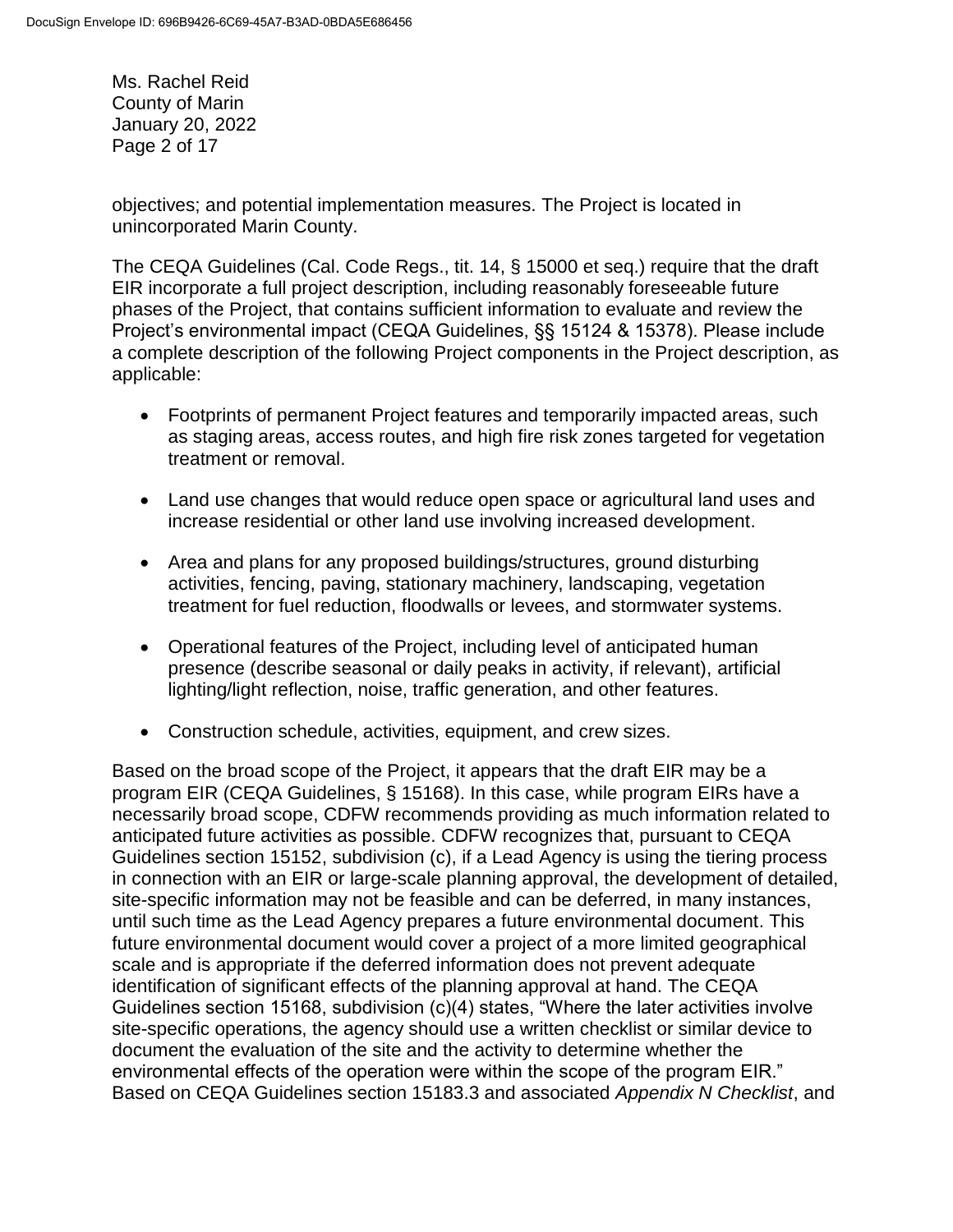Ms. Rachel Reid County of Marin January 20, 2022 Page 3 of 17

consistent with other program EIRs, CDFW recommends creating a procedure or checklist for evaluating subsequent project impacts on biological resources to determine if they are within the scope of the program EIR or if an additional environmental document is warranted. This checklist should be included as an attachment to the draft EIR. Future analysis should include all special-status species and sensitive natural communities including but not limited to species considered rare, threatened, or endangered pursuant to CEQA Guidelines, section 15380.

When used appropriately, the checklist should be accompanied by enough relevant information and reasonable inferences to support a "within the scope" of the EIR conclusion. For subsequent Project activities that may affect sensitive biological resources, a site-specific analysis should be prepared by a qualified biologist to provide the necessary supporting information. In addition, the checklist should cite the specific portions of the draft EIR, including page and section references, containing the analysis of the subsequent Project activities' significant effects and indicate whether it incorporates all applicable mitigation measures from the draft EIR.

### **REGULATORY REQUIREMENTS**

 $\overline{a}$ 

#### **California Endangered Species Act and Native Plant Protection Act**

Please be advised that a CESA ITP must be obtained if the Project has the potential to result in take<sup>1</sup> of plants or animals listed under CESA or NPPA, either during construction or over the life of the Project. If the Project will impact CESA or NPPA listed species, including but not limited to those identified in the table below, early consultation with CDFW is encouraged, as significant modification to the Project and mitigation measures may be required to obtain an ITP. Issuance of an ITP is subject to CEQA documentation; the CEQA document must specify impacts, mitigation measures, and a mitigation monitoring and reporting program.

CEQA requires a Mandatory Finding of Significance if a Project is likely to substantially restrict the range or reduce the population of a threatened or endangered species (Pub. Resources Code, §§ 21001, subd. (c), 21083; CEQA Guidelines, §§ 15380, 15064, & 15065). Impacts must be avoided or mitigated to less-than-significant levels unless the CEQA Lead Agency makes and supports Findings of Overriding Consideration (FOC). The Lead Agency's FOC does not eliminate the Project proponent's obligation to comply with CESA.

<sup>1</sup> Take is defined in Fish and Game Code section 86 as hunt, pursue, catch, capture, or kill, or attempt any of those activities.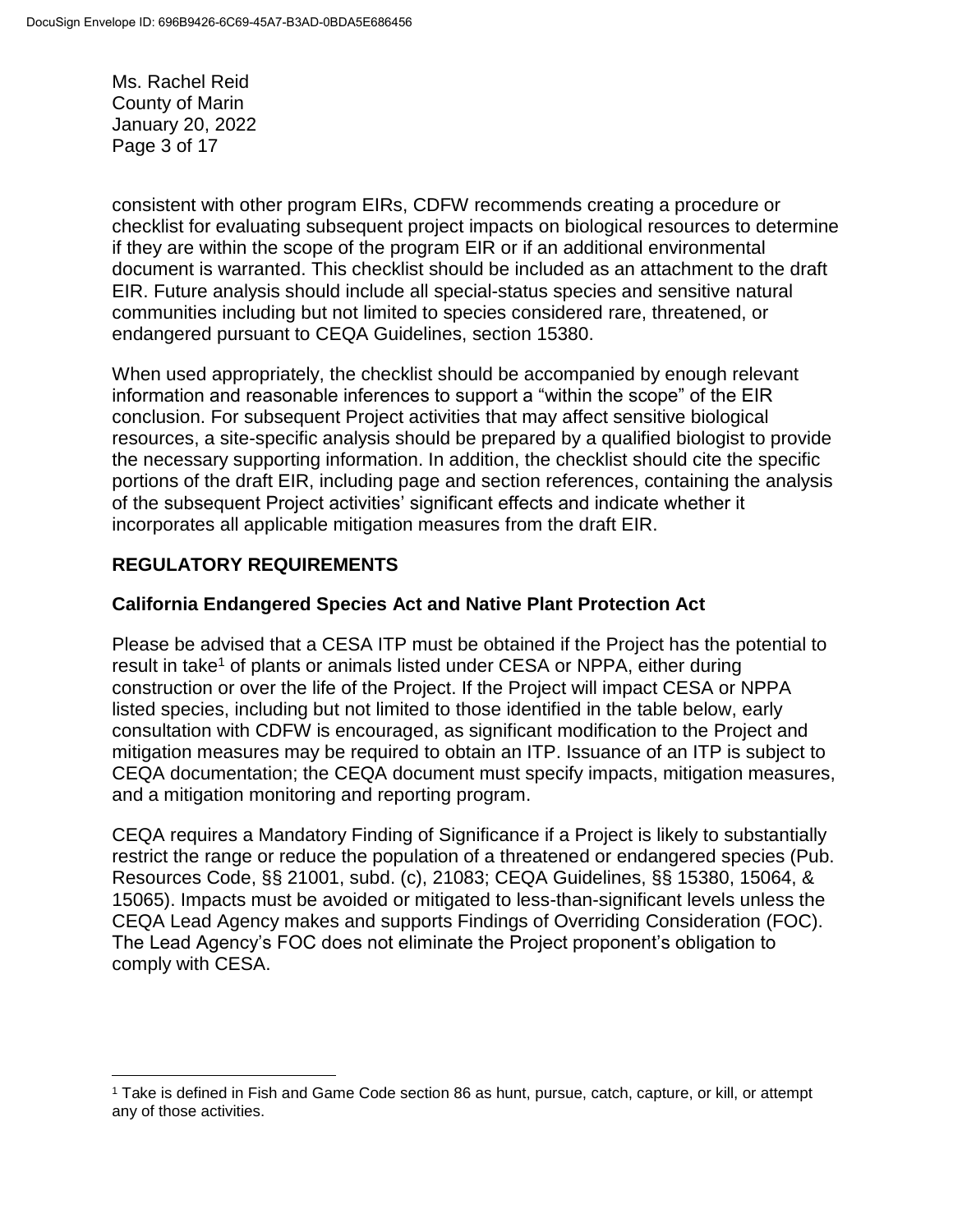Ms. Rachel Reid County of Marin January 20, 2022 Page 4 of 17

#### **Lake and Streambed Alteration**

CDFW requires an LSA Notification, pursuant to Fish and Game Code section 1600 et seq., for Project activities affecting lakes or streams and associated riparian habitat. Notification is required for any activity that may substantially divert or obstruct the natural flow; change or use material from the bed, channel, or bank including associated riparian or wetland resources; or deposit or dispose of material where it may pass into a river, lake, or stream. Work within ephemeral streams, drainage ditches, washes, watercourses with a subsurface flow, and floodplains are subject to notification requirements. In addition, infrastructure installed beneath such aquatic features, such as through hydraulic directional drilling, is also subject to notification. CDFW, as a responsible agency under CEQA, will consider the EIR for the Project. CDFW may not execute the final LSA Agreement until it has complied with CEQA as the responsible agency.

#### **Nesting Birds**

CDFW also has authority over actions that may disturb or destroy active nest sites or take birds. Fish and Game Code sections 3503, 3503.5, and 3513 protect birds, their eggs, and nests. Fully Protected birds such as white-tailed kite (*Elanus leucurus*), California Ridgway's rail (*Rallus obsoletus obsoletus*), California black rail (*Laterallus jamaicensis coturniculus*), American peregrine falcon (*Falco peregrinus anatum*), bald eagle (*Haliaeetus leucocephalus*), golden eagle (*Aquila chrysaetos*), and California brown pelican (*Pelecanus occidentalis californicus*), may not be taken or possessed at any time (Fish & G. Code, § 3511). Migratory birds are also protected under the federal Migratory Bird Treaty Act.

#### **ENVIRONMENTAL SETTING**

The draft EIR should provide sufficient information regarding the environmental setting ("baseline") to understand the Project's, and its alternative's (if applicable), potentially significant impacts on the environment (CEQA Guidelines, §§ 15125 & 15360).

CDFW recommends that the draft EIR provide baseline habitat assessments for special-status plant, fish, and wildlife species located and potentially located within the Project area and surrounding lands, including but not limited to all rare, threatened, or endangered species (CEQA Guidelines, § 15380). The draft EIR should describe aquatic habitats, such as wetlands, vernal pools, and/or waters of the U.S. or State, and any sensitive natural communities or riparian habitat occurring on or adjacent to the Project site (for sensitive natural communities see: [https://wildlife.ca.gov/Data](https://wildlife.ca.gov/Data/VegCAMP/Natural-Communities#sensitive%20natural%20communities) [/VegCAMP/Natural-Communities#sensitive%20natural%20communities\)](https://wildlife.ca.gov/Data/VegCAMP/Natural-Communities#sensitive%20natural%20communities). Fully protected, threatened or endangered, and other special-status species that are known to occur, or have the potential to occur in or near the Project area, include but are not limited to, those listed in **Attachment 1: Special-Status Species**.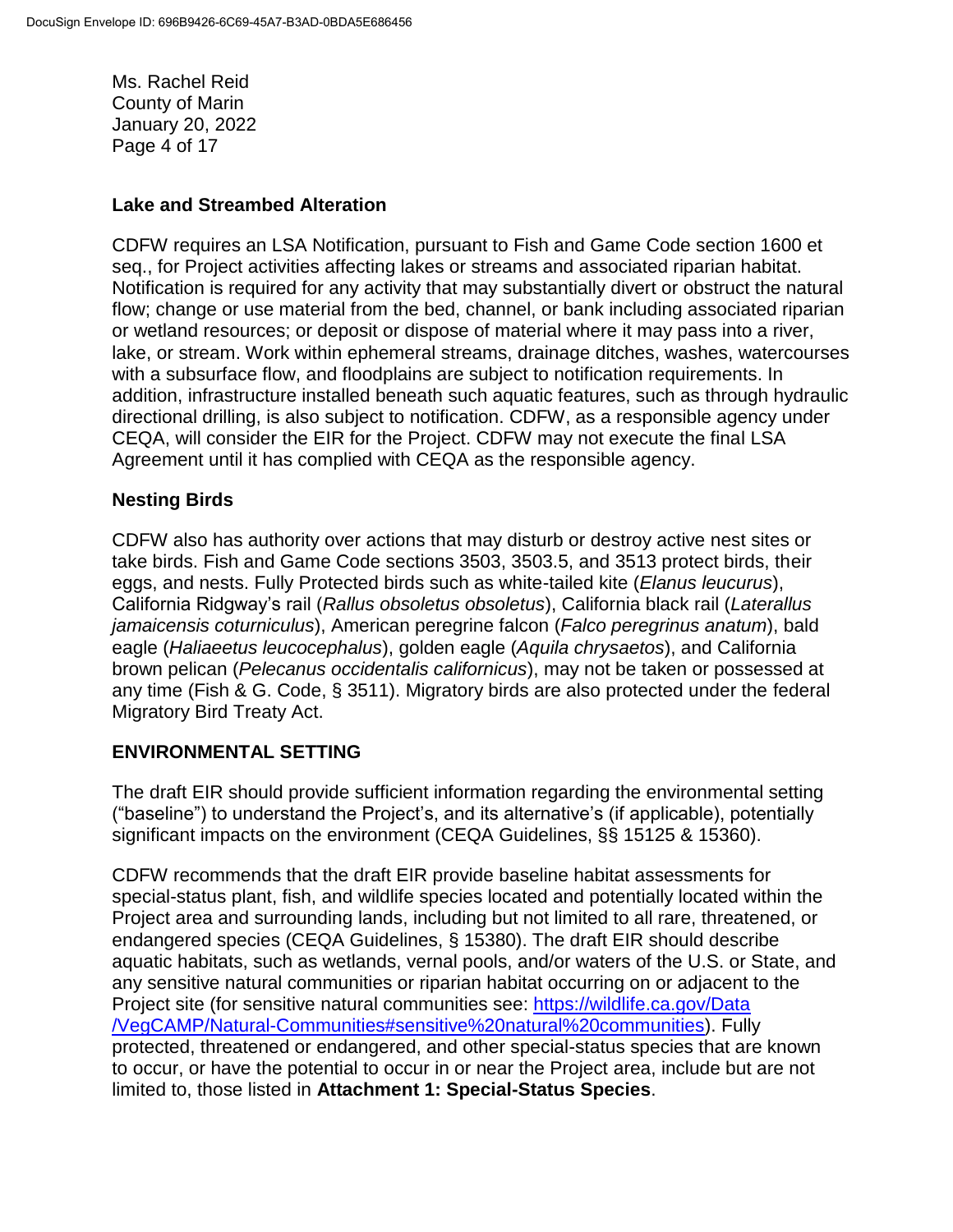Ms. Rachel Reid County of Marin January 20, 2022 Page 5 of 17

 $\overline{a}$ 

Habitat descriptions and the potential for species occurrence should include information from multiple sources, such as aerial imagery; historical and recent survey data; field reconnaissance; scientific literature and reports; the U.S. Fish and Wildlife Service's (USFWS) Information, Planning, and Consultation System; findings from positive occurrence databases such as the California Natural Diversity Database (CNDDB); and sensitive natural community information available on the Marin County Fine Scale Vegetation Map<sup>2</sup>. Based on the data and information from the habitat assessment, the draft EIR should adequately assess which special-status species are likely to occur on or near the Project site, and whether they could be impacted by the Project.

CDFW recommends that prior to Project implementation, surveys be conducted for special-status species with potential to occur, following recommended survey protocols if available. Survey and monitoring protocols and guidelines are available at: [https://wildlife.ca.gov/Conservation/Survey-Protocols.](https://wildlife.ca.gov/Conservation/Survey-Protocols)

Botanical surveys for special-status plant species, including those with a California Rare Plant Rank [\(http://www.cnps.org/cnps/rareplants/inventory/\)](http://www.cnps.org/cnps/rareplants/inventory/), must be conducted during the blooming period for all species potentially impacted by the Project within the Project area and adjacent habitats that may be indirectly impacted by, for example, changes to hydrology, and require the identification of reference populations. More than one year of surveys may be necessary given environmental conditions. Please refer to CDFW protocols for surveying and evaluating impacts to rare plants, and survey report requirements [\(https://wildlife.ca.gov/Conservation/Plants\)](https://wildlife.ca.gov/Conservation/Plants).

## **IMPACT ANALYSIS AND MITIGATION MEASURES**

The draft EIR should discuss all direct and indirect impacts (temporary and permanent), including reasonably foreseeable impacts, that may occur with implementation of the Project (CEQA Guidelines, §§ 15126, 15126.2, & 15358). This includes evaluating and describing impacts such as:

- Encroachments into riparian habitats, drainage ditches, wetlands, or other sensitive areas.
- Potential for impacts to special-status species or sensitive natural communities.
- Loss or modification of breeding, nesting, dispersal, and foraging habitat, including vegetation removal, alteration of soils and hydrology, and removal of habitat structural features (e.g., snags, rock outcrops, overhanging banks).

<sup>2</sup> One Tam hosts the Marin Fine Scale Vegetation Web Map at [https://parksconservancy.maps.arcgis.com/apps/webappviewer/index.html?id=4ef2881436bc4365be881b](https://parksconservancy.maps.arcgis.com/apps/webappviewer/index.html?id=4ef2881436bc4365be881b17f69ab067) [17f69ab067](https://parksconservancy.maps.arcgis.com/apps/webappviewer/index.html?id=4ef2881436bc4365be881b17f69ab067)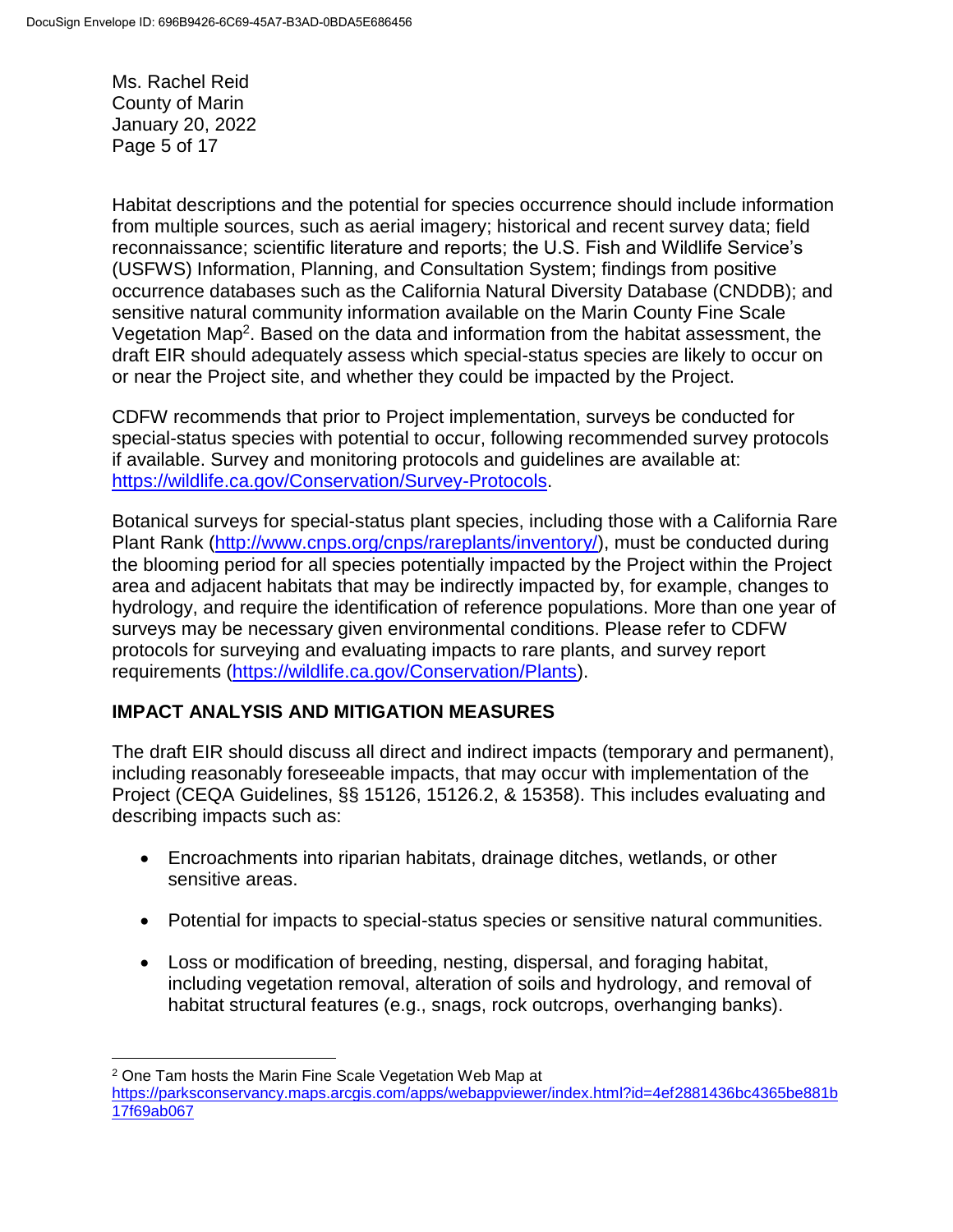Ms. Rachel Reid County of Marin January 20, 2022 Page 6 of 17

- Permanent and temporary habitat disturbances associated with ground disturbance, noise, lighting, reflection, air pollution, traffic, or human presence.
- Obstruction of movement corridors, fish passage, or access to water sources and other core habitat features.

The draft EIR should also identify reasonably foreseeable future projects in the Project vicinity, disclose any cumulative impacts associated with these projects, determine the significance of each cumulative impact, and assess the significance of the Project's contribution to the impact (CEQA Guidelines, § 15355). Although a project's impacts may be less-than-significant individually, its contributions to a cumulative impact may be considerable; a contribution to a significant cumulative impact, e.g., reduction of habitat for a special-status species, should be considered cumulatively considerable.

Based on the comprehensive analysis of the direct, indirect, and cumulative impacts of the Project, the CEQA Guidelines direct the Lead Agency to consider and describe all feasible mitigation measures to avoid potentially significant impacts in the draft EIR, and mitigate potentially significant impacts of the Project on the environment (CEQA Guidelines, §§ 15021, 15063, 15071, 15126.4 & 15370). This includes a discussion of impact avoidance and minimization measures for special-status species, which are recommended to be developed in early consultation with CDFW, USFWS, and the National Marine Fisheries Service. Project-specific measures should be incorporated as enforceable Project conditions to reduce impacts to biological resources to less-thansignificant levels.

Fully protected species such as white-tailed kite, California Ridgway's rail, California black rail, California brown pelican, bald eagle, golden eagle, American peregrine falcon, and salt-marsh harvest mouse, may not be taken or possessed at any time (Fish & G. Code, §§ 3511, 4700, 5050, & 5515). Therefore, the draft EIR should include measures to ensure complete avoidance of these species.

## **ENVIRONMENTAL DATA**

CEQA requires that information developed in EIRs and negative declarations be incorporated into a database which may be used to make subsequent or supplemental environmental determinations (Pub. Resources Code, § 21003, subd. (e).). Accordingly, please report any special-status species and natural communities detected during Project surveys to CNDDB. The CNNDB online field survey form and other methods for submitting data can be found at: [https://wildlife.ca.gov/Data/CNDDB/Submitting-Data.](https://wildlife.ca.gov/Data/CNDDB/Submitting-Data) The types of information reported to CNDDB can be found at: [https://wildlife.ca.gov/](https://wildlife.ca.gov/Data/CNDDB/Plants-and-Animals) [Data/CNDDB/Plants-and-Animals.](https://wildlife.ca.gov/Data/CNDDB/Plants-and-Animals)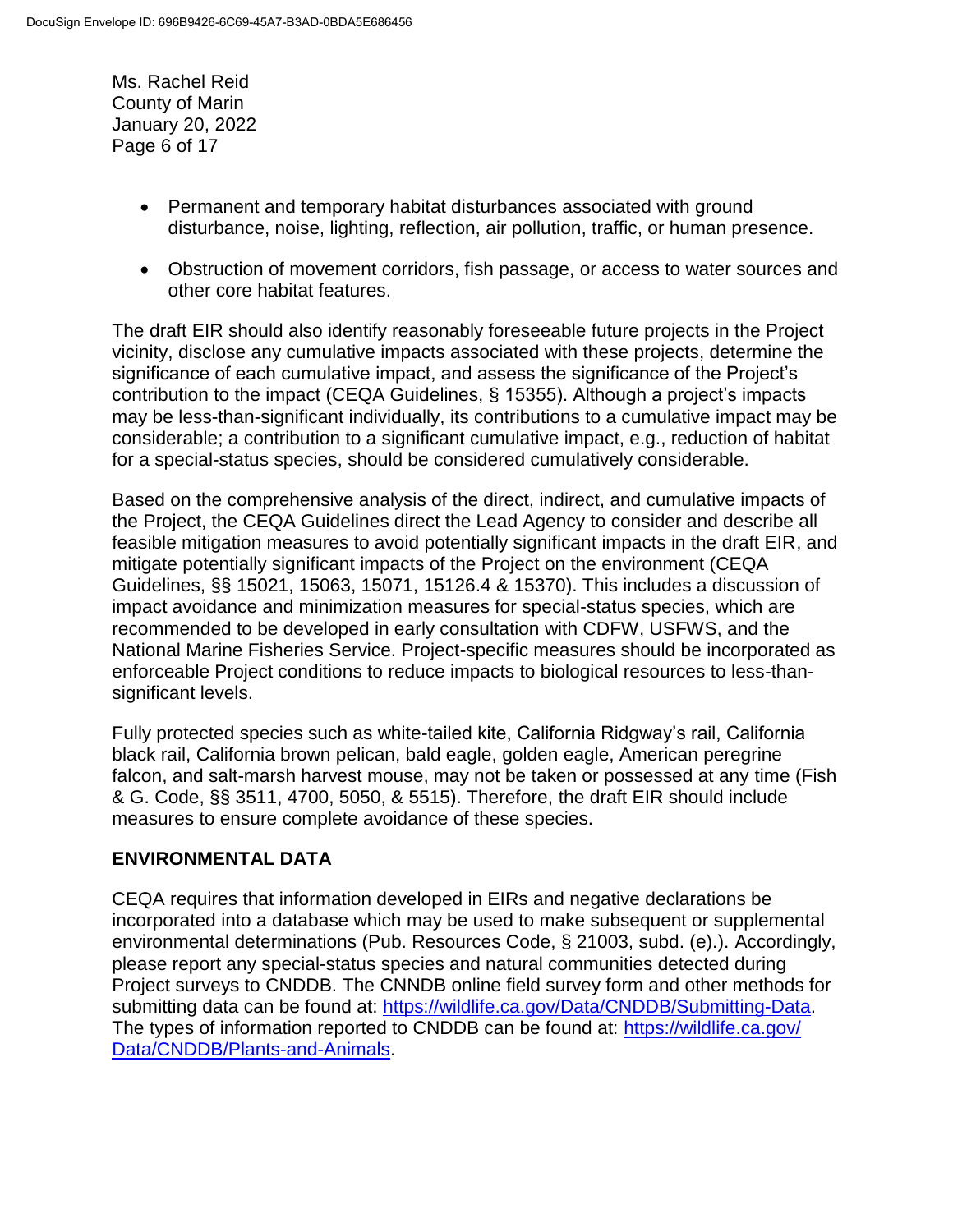Ms. Rachel Reid County of Marin January 20, 2022 Page 7 of 17

### **FILING FEES**

CDFW anticipates that the Project will have an impact on fish and/or wildlife, and assessment of filing fees is necessary (Fish & G. Code, § 711.4; Pub. Resources Code, § 21089). Fees are payable upon filing of the Notice of Determination by the Lead Agency and serve to help defray the cost of environmental review by CDFW.

If you have any questions, please contact Amanda Culpepper, Environmental Scientist, at [amanda.culpepper@wildlife.ca.gov;](mailto:amanda.culpepper@wildlife.ca.gov) or Melanie Day, Senior Environmental Scientist (Supervisory), at [melanie.day@wildlife.ca.gov.](mailto:melanie.day@wildlife.ca.gov)

Sincerely,

-DocuSigned by: Erin Chappell

ER77E9A6211EF486... Regional Manager Bay Delta Region

Attachment 1: Special-Status Species

ec: State Clearinghouse (SCH No. 2021120123)

Robynn Swan, CDFW Bay Delta Region, [robynn.swan@wildlife.ca.gov](mailto:robynn.swan@wildlife.ca.gov)

Arn Aarreberg, CDFW Marine Region, [arn.aarreberg@wildlife.ca.gov](mailto:arn.aarreberg@wildlife.ca.gov)

Leslie Lacko, County of Marin, [llacko@marincounty.org](mailto:llacko@marincounty.org)

Jillian Zeiger, County of Marin, *izeiger@marincounty.org*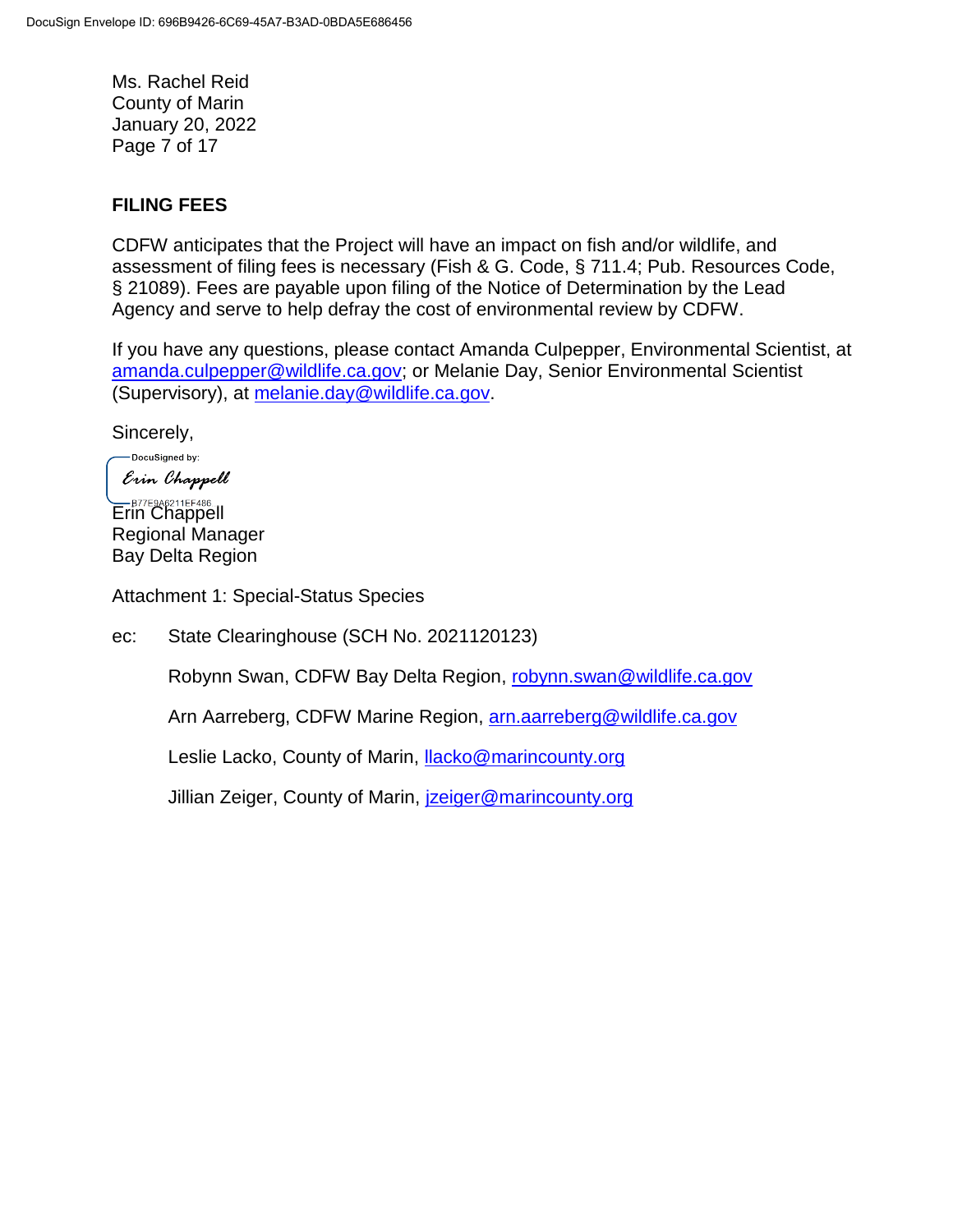Ms. Rachel Reid County of Marin January 20, 2022 Page 8 of 17

# **Attachment 1: Special-Status Species**

| <b>Scientific Name</b>                 | <b>Common Name</b>               | <b>Status</b>                                                                                                    |
|----------------------------------------|----------------------------------|------------------------------------------------------------------------------------------------------------------|
| <b>Birds</b>                           |                                  |                                                                                                                  |
| Rallus obsoletus<br>obsoletus          | California Ridgway's<br>rail     | <b>CESA and Endangered Species Act (ESA)</b><br>listed as endangered; California Fully<br>Protected species      |
| Laterallus jamaicensis<br>coturniculus | California black rail            | CESA listed as threatened; California Fully<br>Protected species                                                 |
| Strix occidentalis<br>caurina          | northern spotted owl             | CESA and ESA listed as threatened                                                                                |
| Agelaius tricolor                      | tricolored blackbird             | <b>CESA</b> listed as threatened                                                                                 |
| Haliaeetus<br>leucocephalus            | bald eagle                       | CESA listed as endangered; California Fully<br>Protected species; Bald and Golden Eagle<br><b>Protection Act</b> |
| Charadrius nivosus<br>nivosus          | western snowy plover             | ESA listed as threatened; California<br>Species of Special Concern (SSC)                                         |
| Athene cunicularia                     | burrowing owl                    | <b>SSC</b>                                                                                                       |
| Aquila chrysaetos                      | golden eagle                     | California Fully Protected species; Bald and<br><b>Golden Eagle Protection Act</b>                               |
| Lanius Iudovicianus                    | loggerhead shrike                | <b>SSC</b>                                                                                                       |
| Asio flammeus                          | short-eared owl                  | <b>SSC</b>                                                                                                       |
| <b>Circus hudsonius</b>                | northern harrier                 | <b>SSC</b>                                                                                                       |
| Geothlypis trichas<br>sinuosa          | saltmarsh common<br>yellowthroat | <b>SSC</b>                                                                                                       |
| Melospiza melodia<br>samuelis          | San Pablo song<br>sparrow        | <b>SSC</b>                                                                                                       |
| Coturnicops<br>noveboracensis          | yellow rail                      | <b>SSC</b>                                                                                                       |
| Fratercula cirrhata                    | tufted puffin                    | <b>SSC</b>                                                                                                       |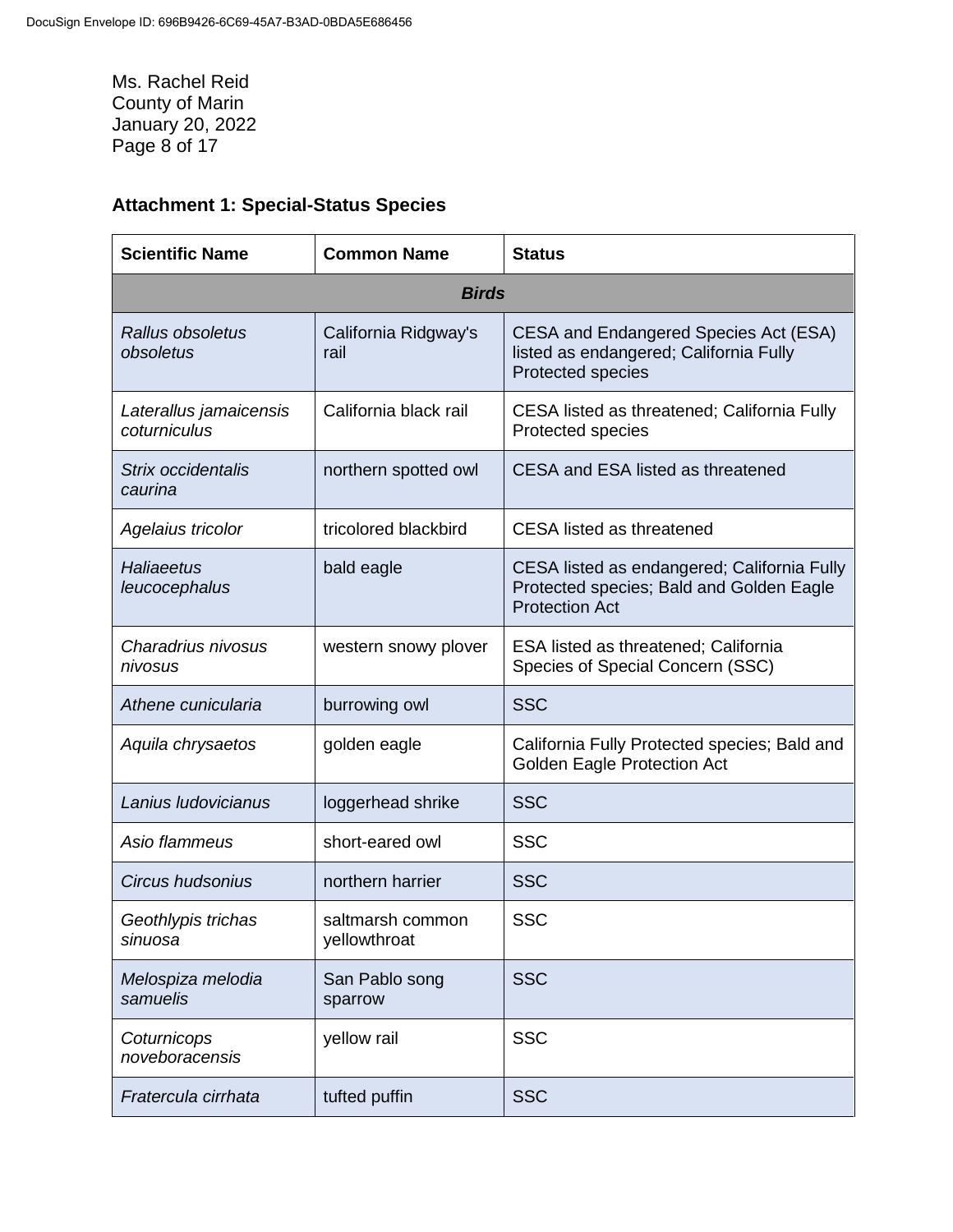Ms. Rachel Reid County of Marin January 20, 2022 Page 9 of 17

| <b>Scientific Name</b>                 | <b>Common Name</b>                               | <b>Status</b>                                                         |
|----------------------------------------|--------------------------------------------------|-----------------------------------------------------------------------|
| Elanus leucurus                        | white-tailed kite                                | <b>California Fully Protected species</b>                             |
| Falco peregrinus<br>anatum             | American peregrine<br>falcon                     | California Fully Protected species                                    |
| Pelecanus occidentalis<br>californicus | California brown<br>pelican                      | <b>California Fully Protected species</b>                             |
|                                        | <b>Fish</b>                                      |                                                                       |
| Hypomesus<br>transpacificus            | Delta smelt                                      | CESA listed as endangered; ESA listed<br>threatened                   |
| Spirinchus thaleichthys                | longfin smelt                                    | CESA listed as threatened; candidate for<br><b>ESA listing</b>        |
| Oncorhynchus kisutch<br>pop. 4         | Coho salmon south of<br>Punta Gorda              | CESA and ESA listed as endangered                                     |
| Oncorhynchus<br>tshawytscha pop. 7     | Sacramento River<br>winter-run Chinook<br>salmon | CESA and ESA listed as endangered                                     |
| Oncorhynchus<br>tshawytscha pop. 11    | Central Valley spring-<br>run Chinook salmon     | CESA and ESA listed as threatened                                     |
| Eucyclogobius<br>newberryi             | tidewater goby                                   | <b>ESA listed as endangered</b>                                       |
| Acipenser medirostris                  | green sturgeon                                   | Southern Distinct Population Segment ESA<br>listed as threatened; SSC |
| Oncorhynchus mykiss<br>irideus pop. 8  | central California<br>coast steelhead            | <b>ESA listed as threatened</b>                                       |
| Hesperoleucus<br>venustus subditus     | southern coastal<br>roach                        | <b>SSC</b>                                                            |
| Culpea pallasii                        | Pacific herring                                  | Culturally and historically important fishery<br>managed by CDFW      |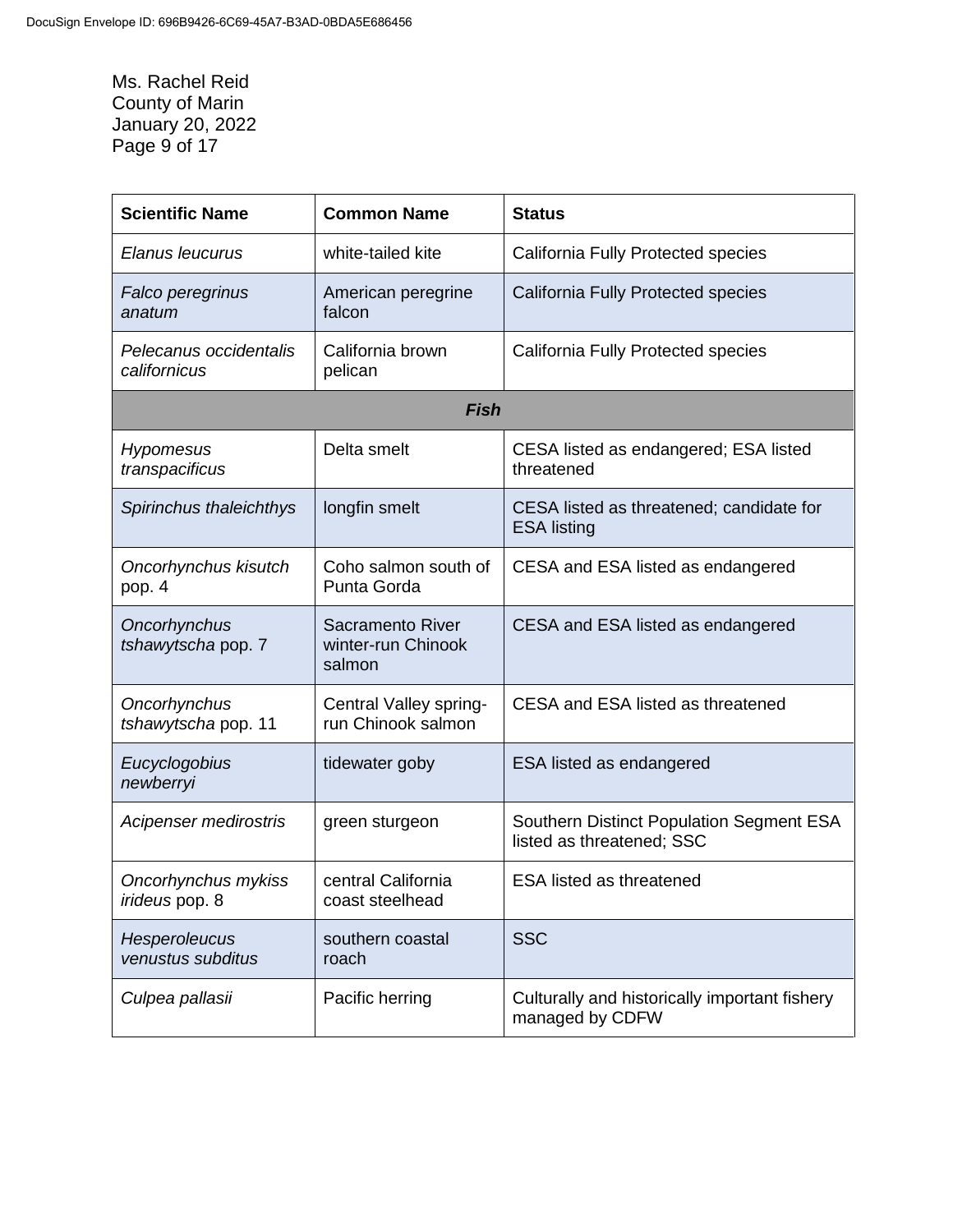Ms. Rachel Reid County of Marin January 20, 2022 Page 10 of 17

| <b>Scientific Name</b>         | <b>Common Name</b>                                             | <b>Status</b>                                                                   |
|--------------------------------|----------------------------------------------------------------|---------------------------------------------------------------------------------|
|                                | <b>Amphibians</b>                                              |                                                                                 |
| Rana draytonii                 | California red-legged<br>frog                                  | <b>ESA listed as threatened; SSC</b>                                            |
| Rana boylii                    | foothill yellow-legged<br>frog, northwest/north<br>coast clade | <b>SSC</b>                                                                      |
| Dicamptodon ensatus            | California giant<br>salamander                                 | <b>SSC</b>                                                                      |
|                                | <b>Mammals</b>                                                 |                                                                                 |
| Reithrodontomys<br>raviventris | salt-marsh harvest<br>mouse                                    | CESA and ESA listed as endangered;<br><b>California Fully Protected species</b> |
| Corynorhinus<br>townsendii     | Townsend's big-eared<br>bat                                    | <b>SSC</b>                                                                      |
| Antrozous pallidus             | pallid bat                                                     | <b>SSC</b>                                                                      |
| Lasiurus blossevillii          | western red bat                                                | <b>SSC</b>                                                                      |
| Taxidea taxus                  | American badger                                                | <b>SSC</b>                                                                      |
| Aplodontia rufa phaea          | Point Reyes mountain<br>beaver                                 | <b>SSC</b>                                                                      |
| Zapus trinotatus orarius       | Point Reyes jumping<br>mouse                                   | <b>SSC</b>                                                                      |
| Eumetopias jubatus             | Steller sea lion                                               | <b>Marine Mammal Commission Marine</b><br>Mammal Species of Special Concern     |
| <b>Reptiles</b>                |                                                                |                                                                                 |
| Emys marmorata                 | western pond turtle                                            | <b>SSC</b>                                                                      |
| <b>Invertebrates</b>           |                                                                |                                                                                 |
| Syncaris pacifica              | California freshwater<br>shrimp                                | CESA and ESA listed as endangered                                               |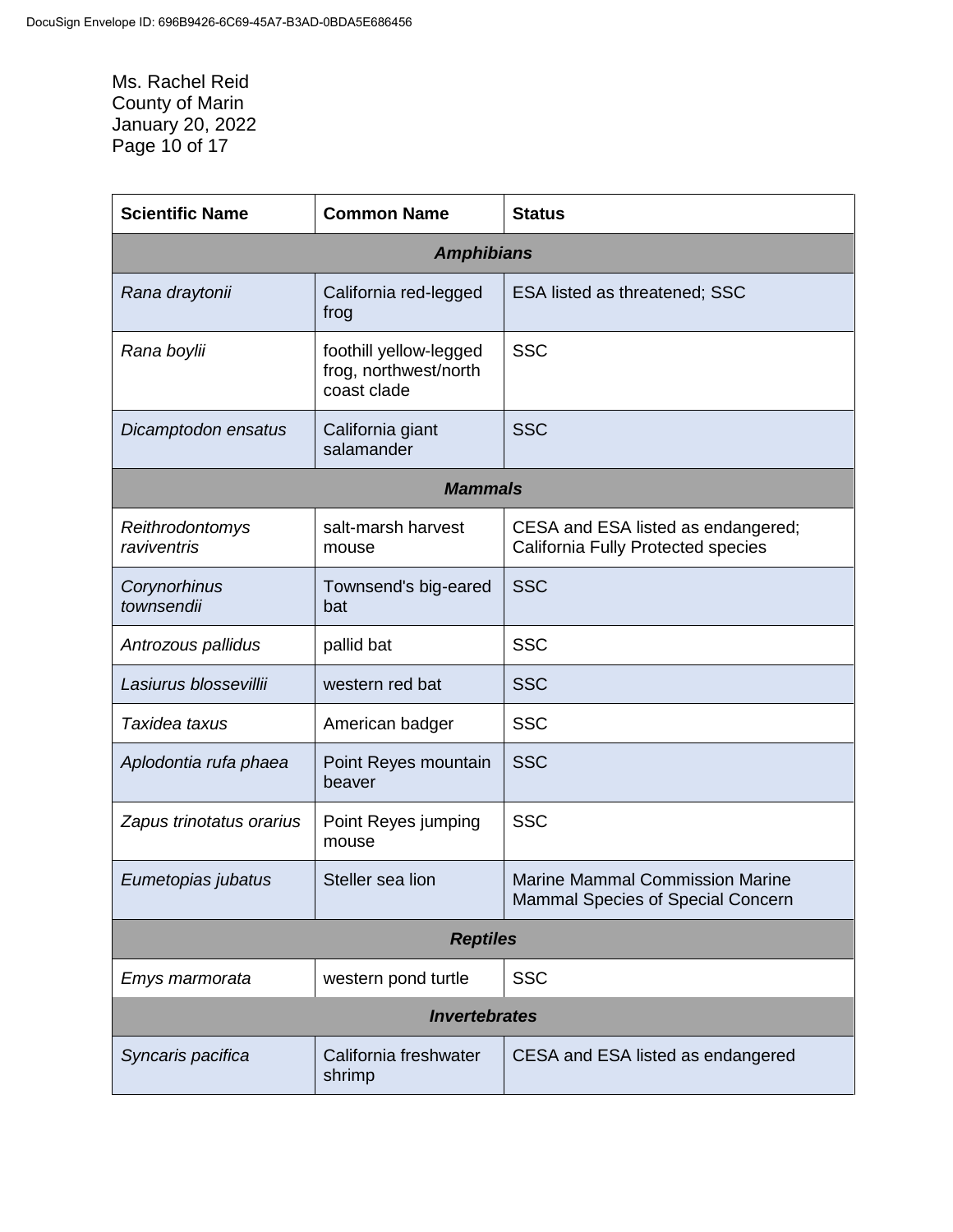Ms. Rachel Reid County of Marin January 20, 2022 Page 11 of 17

| <b>Scientific Name</b>                   | <b>Common Name</b>                                  | <b>Status</b>                                                                                                                   |
|------------------------------------------|-----------------------------------------------------|---------------------------------------------------------------------------------------------------------------------------------|
| Icaricia icarioides<br>missionensis      | Mission blue butterfly                              | ESA listed as endangered; California<br>Terrestrial and Vernal Pool Invertebrate of<br>Conservation Priority (ICP) <sup>3</sup> |
| Speyeria zerene<br>myrtleae              | Myrtle's silverspot<br>butterfly                    | ESA listed as endangered; ICP                                                                                                   |
| Danaus plexippus pop.                    | monarch - California<br>overwintering<br>population | ESA candidate for listing; ICP                                                                                                  |
| Bombus crotchii                          | Crotch bumble bee                                   | <b>ICP</b>                                                                                                                      |
| Bombus caliginosus                       | obscure bumble bee                                  | <b>ICP</b>                                                                                                                      |
| <b>Bombus occidentalis</b>               | western bumble bee                                  | <b>ICP</b>                                                                                                                      |
| Calicina diminua                         | Marin blind<br>harvestman                           | <b>ICP</b>                                                                                                                      |
| Callophrys mossii<br>marinensis          | Marin elfin butterfly                               | <b>ICP</b>                                                                                                                      |
| Coelus globosus                          | globose dune beetle                                 | <b>ICP</b>                                                                                                                      |
| Helminthoglypta<br>nickliniana awania    | Peninsula coast range<br>shoulderband               | <b>ICP</b>                                                                                                                      |
| Helminthoglypta<br>stiversiana williamsi | Williams' bronze<br>shoulderband                    | <b>ICP</b>                                                                                                                      |
| Icaricia icarioides<br>parapheres        | Point Reyes blue<br>butterfly                       | <b>ICP</b>                                                                                                                      |
| Microcina tiburona                       | Tiburon micro-blind<br>harvestman                   | <b>ICP</b>                                                                                                                      |

 $\overline{a}$ <sup>3</sup> The list of California Terrestrial and Vernal Pool Invertebrates of Conservation Priority was collated during CDFW's Scientific Collecting Permit rulemaking process: <https://nrm.dfg.ca.gov/FileHandler.ashx?DocumentID=157415&inline>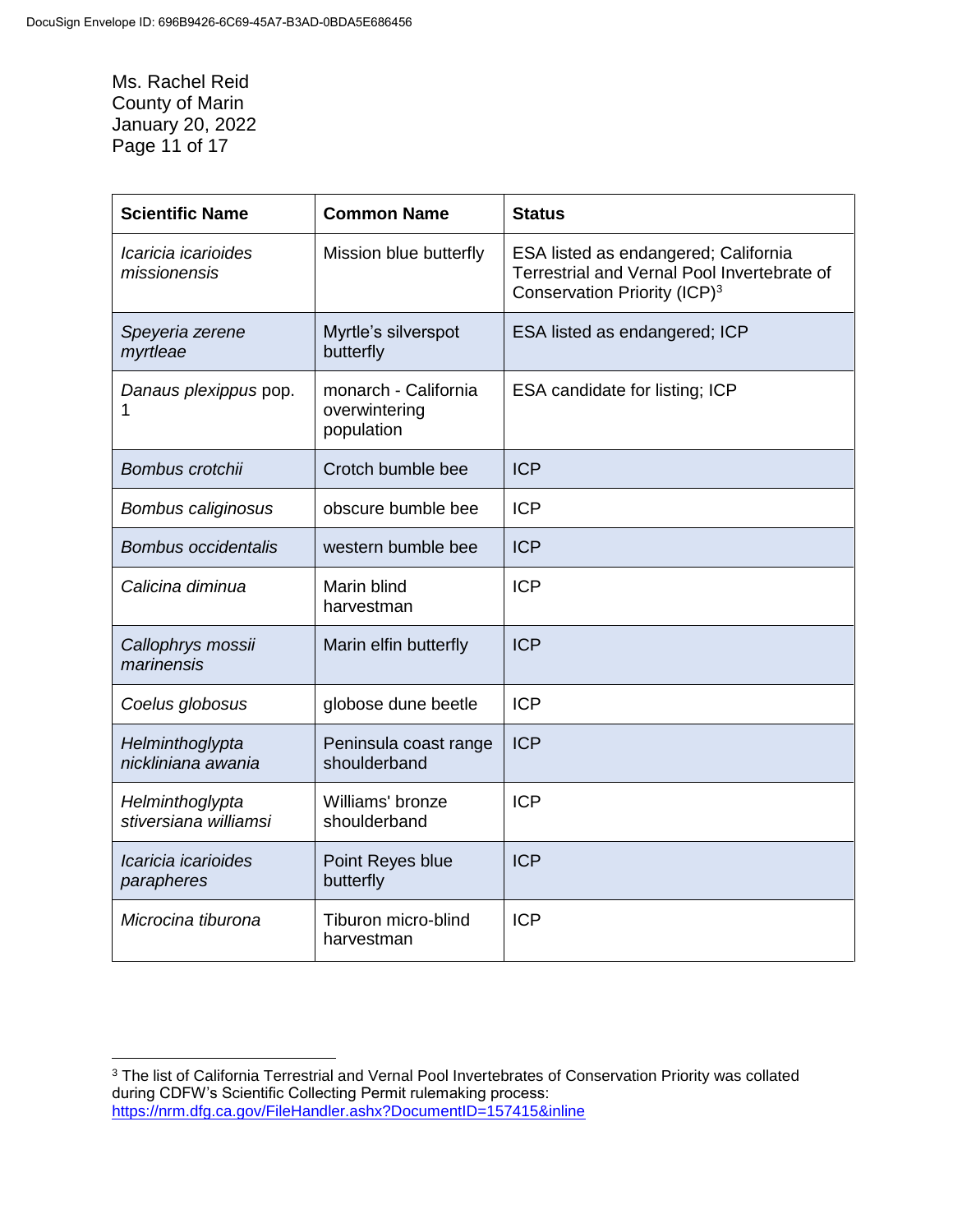Ms. Rachel Reid County of Marin January 20, 2022 Page 12 of 17

 $\overline{a}$ 

| <b>Scientific Name</b>                 | <b>Common Name</b>               | <b>Status</b>                                                                                  |
|----------------------------------------|----------------------------------|------------------------------------------------------------------------------------------------|
|                                        | <b>Plants</b>                    |                                                                                                |
| Chloropyron molle ssp.<br>molle        | soft salty bird's-beak           | NPPA listed as rare; ESA listed as<br>endangered; California Rare Plant Rank<br>$(CRPR)4$ 1B.2 |
| Delphinium bakeri                      | Baker's larkspur                 | CESA and ESA listed as endangered;<br><b>CRPR 1B.1</b>                                         |
| Delphinium luteum                      | golden larkspur                  | NPPA listed as rare; ESA listed as<br>endangered; CRPR 1B.1                                    |
| Arenaria paludicola                    | marsh sandwort                   | CESA and ESA listed as endangered;<br><b>CRPR 1B.1</b>                                         |
| Calochortus<br>tiburonensis            | Tiburon mariposa-lily            | CESA and ESA listed as threatened; CRPR<br>1B.1                                                |
| Castilleja affinis var.<br>neglecta    | Tiburon paintbrush               | CESA listed as threatened; ESA listed as<br>endangered; CRPR 1B.2                              |
| Chorizanthe valida                     | Sonoma spineflower               | CESA and ESA listed as endangered;<br><b>CRPR 1B.1</b>                                         |
| Hesperolinon<br>congestum              | Marin western flax               | CESA and ESA listed as threatened, CRPR<br>1B.1                                                |
| Holocarpha macradenia                  | Santa Cruz tarplant              | CESA listed as endangered; ESA listed as<br>threatened; CRPR 1B.1                              |
| Layia carnosa                          | beach layia                      | CESA and ESA listed as endangered;<br><b>CRPR 1B.1</b>                                         |
| Limnanthes douglasii<br>ssp. sulphurea | <b>Point Reyes</b><br>meadowfoam | CESA listed as endangered; CRPR 1B.2                                                           |
| Lupinus tidestromii                    | Tidestrom's lupine               | CESA and ESA listed as endangered;<br><b>CRPR 1B.1</b>                                         |

<sup>4</sup> CRPR 1B plants are considered rare, threatened, or endangered in California and elsewhere while CRPR 4 plants are considered watch list plants that have a limited distribution in California. Further information on CRPR ranks is available in CDFW's *Special Vascular Plants, Bryophytes, and Lichens List* [\(https://nrm.dfg.ca.gov/FileHandler.ashx?DocumentID=109383&inline\)](https://nrm.dfg.ca.gov/FileHandler.ashx?DocumentID=109383&inline) and on the California Native Plant Society website [\(https://www.cnps.org/rare-plants/cnps-rare-plant-ranks\)](https://www.cnps.org/rare-plants/cnps-rare-plant-ranks).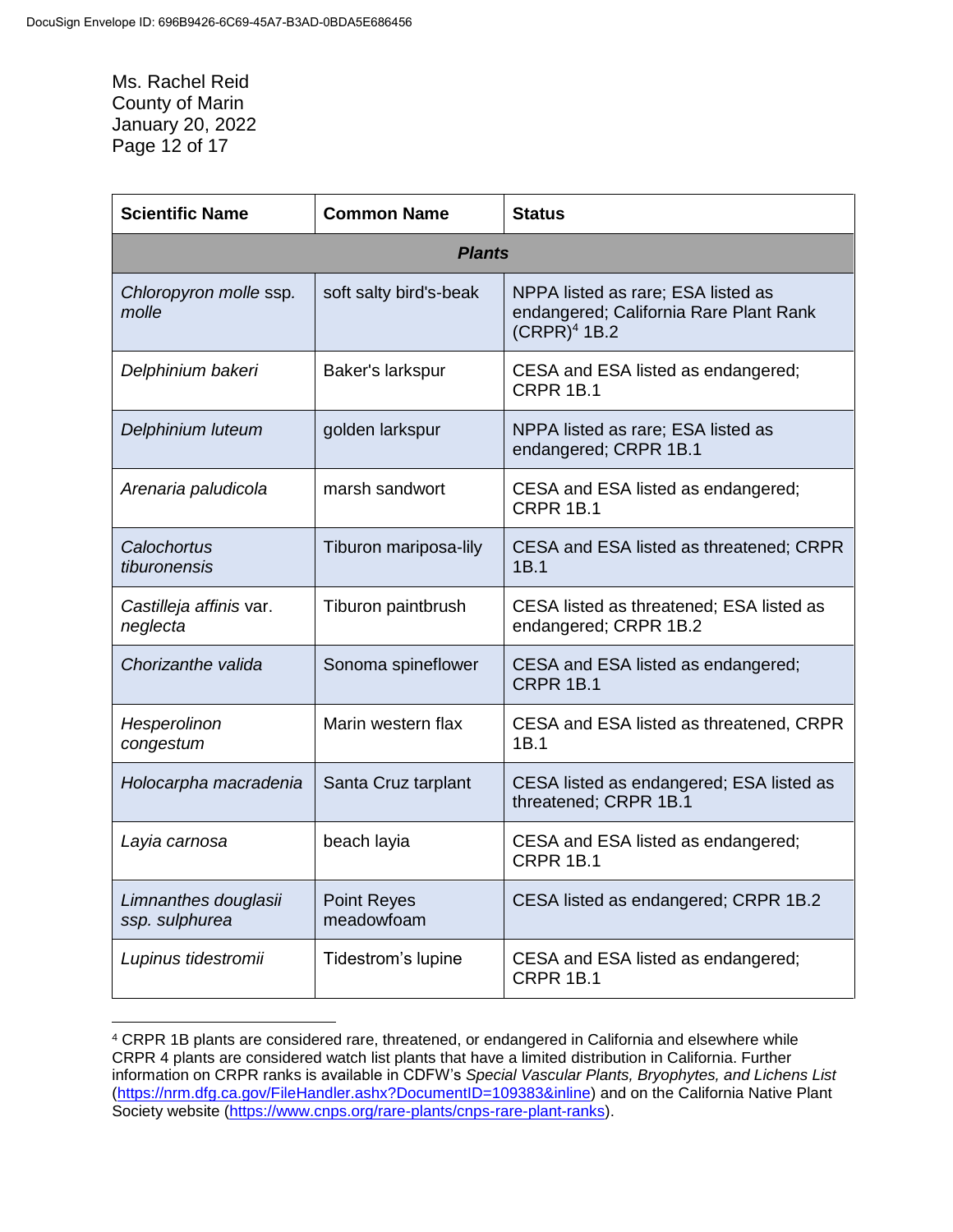Ms. Rachel Reid County of Marin January 20, 2022 Page 13 of 17

| <b>Scientific Name</b>                        | <b>Common Name</b>                    | <b>Status</b>                                          |
|-----------------------------------------------|---------------------------------------|--------------------------------------------------------|
| Pentachaeta bellidiflora                      | white-rayed<br>pentachaeta            | CESA and ESA listed as endangered;<br><b>CRPR 1B.1</b> |
| Pleuropogon<br>hooverianus                    | <b>North Coast</b><br>semaphore grass | CESA listed as threatened; CRPR 1B.1                   |
| <b>Streptanthus</b><br>glandulosus ssp. niger | Tiburon jewelflower                   | CESA listed as endangered; CRPR 1B.1                   |
| Blennosperma nanum<br>var. robustum           | <b>Point Reyes</b><br>blennosperma    | NPPA listed as rare; CRPR 1B.2                         |
| Ceanothus masonii                             | Mason's ceanothus                     | NPPA listed as rare; CRPR 1B.2                         |
| Lilaeopsis masonii                            | Mason's lilaeopsis                    | NPPA listed as rare; CRPR 1B.1                         |
| Trifolium polyodon                            | Pacific Grove clover                  | NPPA listed as rare; CRPR 1B.1                         |
| Alopecurus aequalis<br>var. sonomensis        | Sonoma alopecurus                     | ESA listed as endangered, CRPR 1B.1                    |
| Lasthenia conjugens                           | <b>Contra Costa</b><br>goldfields     | ESA listed as endangered; CRPR 1B.1                    |
| Trifolium amoenum                             | two-fork clover                       | ESA listed as endangered; CRPR 1B.1                    |
| Abronia umbellata var.<br>breviflora          | pink sand-verbena                     | <b>CRPR 1B.1</b>                                       |
| Agrostis blasdalei                            | Blasdale's bent grass                 | <b>CRPR 1B.2</b>                                       |
| Amorpha californica var.<br>napensis          | Napa false indigo                     | <b>CRPR 1B.2</b>                                       |
| Amsinckia lunaris                             | bent-flowered<br>fiddleneck           | <b>CRPR 1B.2</b>                                       |
| Arctostaphylos montana<br>ssp. montana        | Mt. Tamalpais<br>manzanita            | <b>CRPR 1B.3</b>                                       |
| Arctostaphylos virgata                        | Marin manzanita                       | <b>CRPR 1B.2</b>                                       |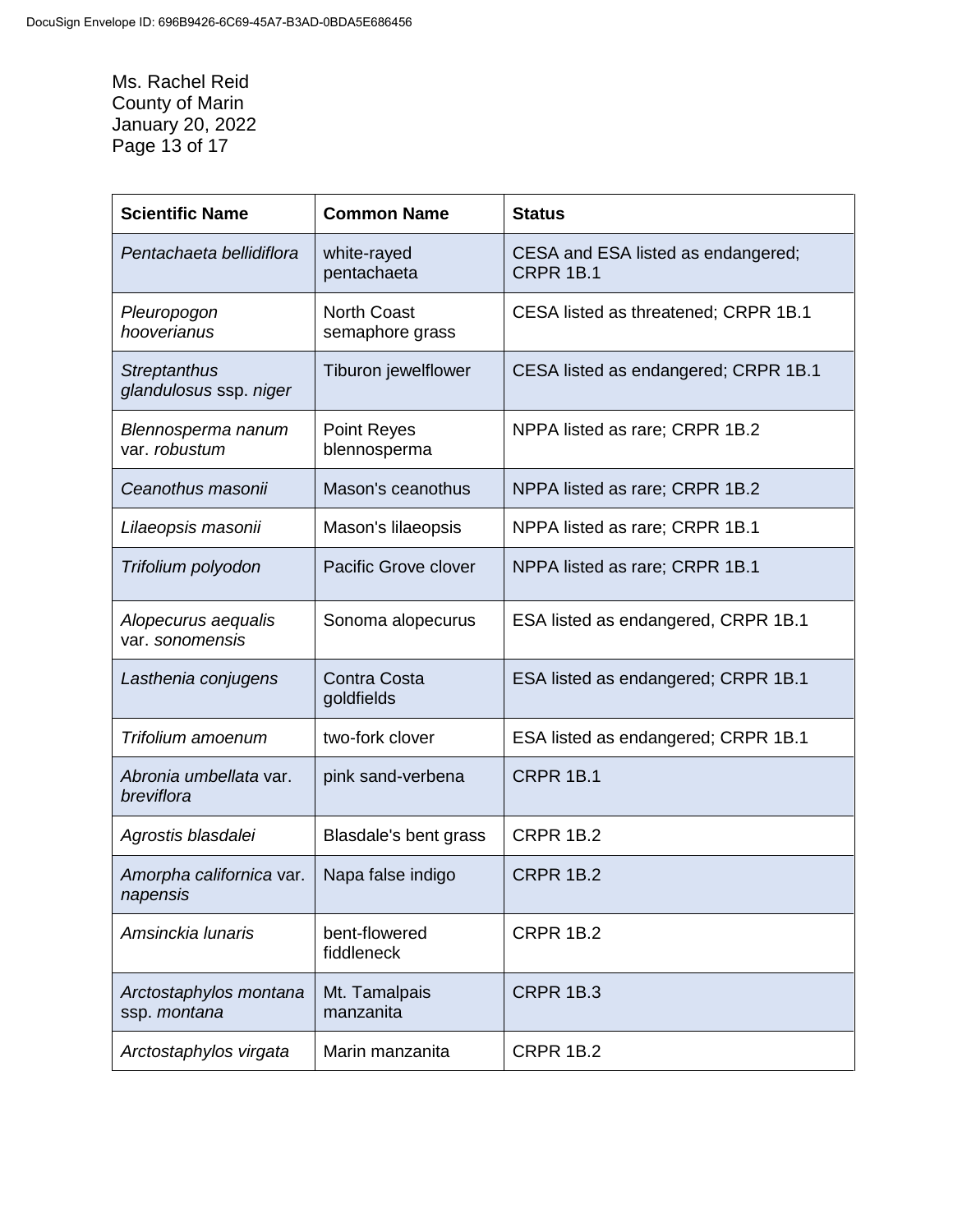Ms. Rachel Reid County of Marin January 20, 2022 Page 14 of 17

| <b>Scientific Name</b>                            | <b>Common Name</b>               | <b>Status</b>    |
|---------------------------------------------------|----------------------------------|------------------|
| Astragalus<br>pycnostachyus var.<br>pycnostachyus | coastal marsh milk-<br>vetch     | <b>CRPR 1B.2</b> |
| Calamagrostis<br>crassiglumis                     | Thurber's reed grass             | CRPR 2B.1        |
| Calystegia purpurata<br>ssp. saxicola             | coastal bluff morning-<br>glory  | <b>CRPR 1B.2</b> |
| Campanula californica                             | swamp harebell                   | <b>CRPR 1B.2</b> |
| Cardamine angulata                                | seaside bittercress              | <b>CRPR 2B.1</b> |
| Carex leptalea                                    | bristle-stalked sedge            | <b>CRPR 2B.2</b> |
| Carex lyngbyei                                    | Lyngbye's sedge                  | <b>CRPR 2B.2</b> |
| Castilleja ambigua var.<br>humboldtiensis         | Humboldt Bay owl's-<br>clover    | <b>CRPR 1B.2</b> |
| Castilleja leschkeana                             | <b>Point Reyes</b><br>paintbrush | <b>CRPR 1A</b>   |
| Ceanothus decornutus                              | Nicasio ceanothus                | <b>CRPR 1B.2</b> |
| Ceanothus gloriosus<br>var. porrectus             | Mt. Vision ceanothus             | <b>CRPR 1B.3</b> |
| Chloropyron maritimum<br>ssp. palustre            | Point Reyes salty<br>bird's-beak | <b>CRPR 1B.2</b> |
| Chorizanthe cuspidata<br>var. cuspidata           | San Francisco Bay<br>spineflower | <b>CRPR 1B.2</b> |
| Cicuta maculata var.<br>bolanderi                 | Bolander's water-<br>hemlock     | <b>CRPR 2B.1</b> |
| Cirsium andrewsii                                 | Franciscan thistle               | <b>CRPR 1B.2</b> |
| Cirsium hydrophilum<br>var. vaseyi                | Mt. Tamalpais thistle            | <b>CRPR 1B.2</b> |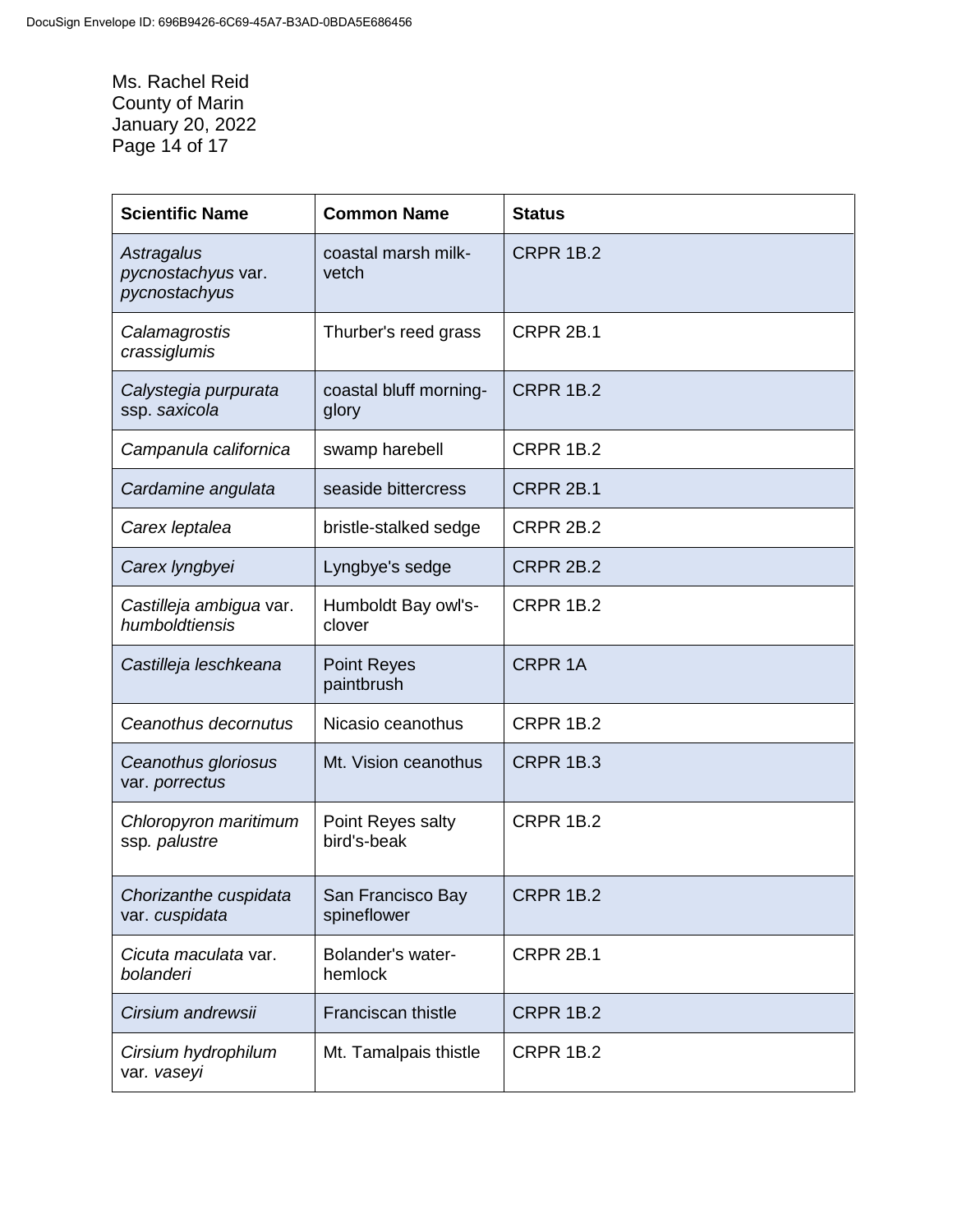Ms. Rachel Reid County of Marin January 20, 2022 Page 15 of 17

| <b>Scientific Name</b>                    | <b>Common Name</b>                    | <b>Status</b>    |
|-------------------------------------------|---------------------------------------|------------------|
| Clarkia concinna ssp.<br>raichei          | Raiche's red ribbons                  | <b>CRPR 1B.1</b> |
| Collinsia corymbosa                       | round-headed<br>Chinese-houses        | <b>CRPR 1B.2</b> |
| Collinsia multicolor                      | San Francisco<br>collinsia            | <b>CRPR 1B.2</b> |
| Dirca occidentalis                        | western leatherwood                   | <b>CRPR 1B.2</b> |
| Entosthodon kochii                        | Koch's cord moss                      | <b>CRPR 1B.3</b> |
| Erigeron supplex                          | supple daisy                          | <b>CRPR 1B.2</b> |
| Eriogonum luteolum var.<br>caninum        | <b>Tiburon buckwheat</b>              | <b>CRPR 1B.2</b> |
| Erysimum concinnum                        | bluff wallflower                      | <b>CRPR 1B.2</b> |
| Fissidens pauperculus                     | minute pocket moss                    | <b>CRPR 1B.2</b> |
| Fritillaria lanceolata var.<br>tristulis  | Marin checker lily                    | <b>CRPR 1B.1</b> |
| Fritillaria liliacea                      | fragrant fritillary                   | <b>CRPR 1B.2</b> |
| Gilia capitata ssp.<br>chamissonis        | blue coast gilia                      | <b>CRPR 1B.1</b> |
| Gilia capitata ssp.<br>tomentosa          | woolly-headed gilia                   | <b>CRPR 1B.1</b> |
| Gilia millefoliata                        | dark-eyed gilia                       | <b>CRPR 1B.2</b> |
| Helianthella castanea                     | Diablo helianthella                   | <b>CRPR 1B.2</b> |
| Hemizonia congesta<br>ssp. congesta       | congested-headed<br>hayfield tarplant | <b>CRPR 1B.2</b> |
| Hesperevax sparsiflora<br>var. brevifolia | short-leaved evax                     | <b>CRPR 1B.2</b> |
| Heteranthera dubia                        | water star-grass                      | CRPR 2B.2        |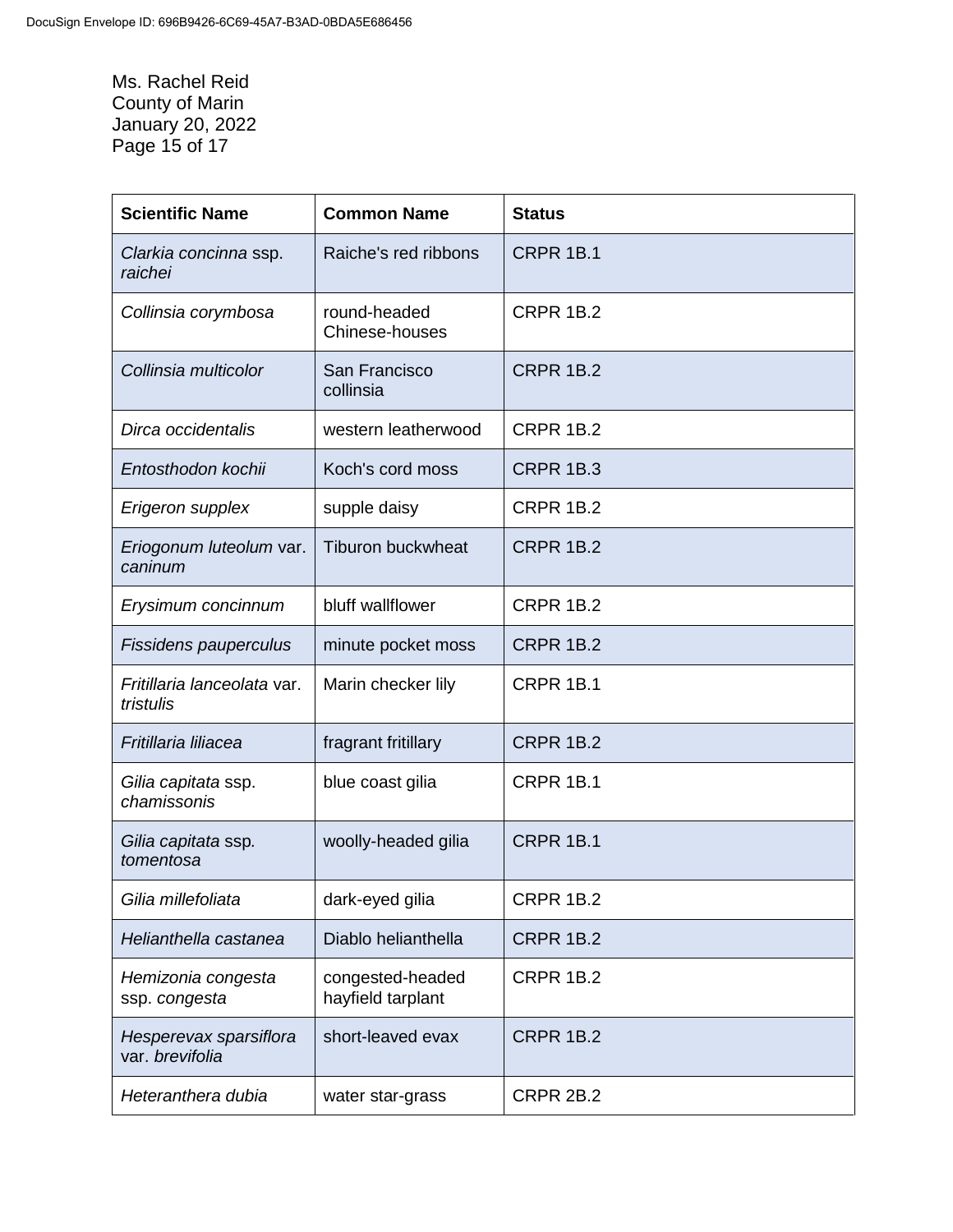Ms. Rachel Reid County of Marin January 20, 2022 Page 16 of 17

| <b>Scientific Name</b>                  | <b>Common Name</b>                  | <b>Status</b>     |
|-----------------------------------------|-------------------------------------|-------------------|
| Horkelia marinensis                     | Point Reyes horkelia                | <b>CRPR 1B.2</b>  |
| Hypogymnia schizidiata                  | island tube lichen                  | <b>CRPR 1B.3</b>  |
| Kopsiopsis hookeri                      | small groundcone                    | <b>CRPR 2B.3</b>  |
| Lasthenia californica<br>ssp. bakeri    | Baker's goldfields                  | <b>CRPR 1B.2</b>  |
| Lasthenia californica<br>ssp. macrantha | perennial goldfields                | <b>CRPR 1B.2</b>  |
| Leptosiphon rosaceus                    | rose leptosiphon                    | <b>CRPR 1B.1</b>  |
| Lessingia hololeuca                     | woolly-headed<br>lessingia          | CRPR <sub>3</sub> |
| Lessingia micradenia<br>var. micradenia | Tamalpais lessingia                 | <b>CRPR 1B.2</b>  |
| Lilium maritimum                        | coast lily                          | <b>CRPR 1B.1</b>  |
| Microseris paludosa                     | marsh microseris                    | <b>CRPR 1B.2</b>  |
| Monardella sinuata ssp.<br>nigrescens   | northern curly-leaved<br>monardella | <b>CRPR 1B.2</b>  |
| Navarretia rosulata                     | <b>Marin County</b><br>navarretia   | <b>CRPR 1B.2</b>  |
| Phacelia insularis var.<br>continentis  | North Coast phacelia                | <b>CRPR 1B.2</b>  |
| Piperia elegans ssp.<br>decurtata       | Point Reyes rein<br>orchid          | <b>CRPR 1B.1</b>  |
| Plagiobothrys glaber                    | hairless popcornflower              | <b>CRPR 1A</b>    |
| Polemonium carneum                      | Oregon polemonium                   | <b>CRPR 2B.2</b>  |
| Polygonum marinense                     | Marin knotweed                      | <b>CRPR 3.1</b>   |
| Quercus parvula var.<br>tamalpaisensis  | Tamalpais oak                       | <b>CRPR 1B.3</b>  |